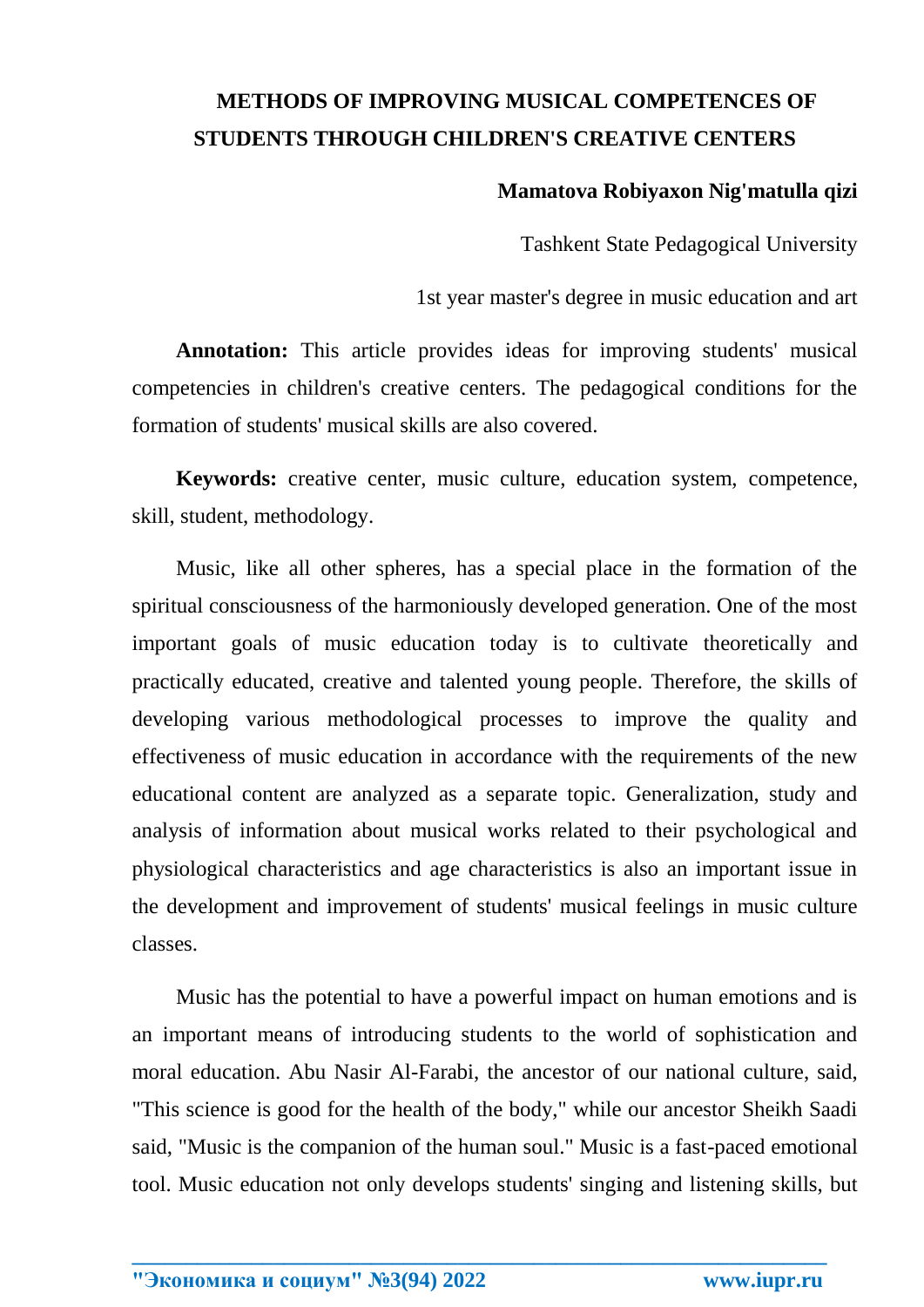also develops their musical literacy. It also plays an important role in cultivating musical abilities, developing emotions, attention, memory, enriching the world of impressions, forming the scale of thinking.

One of the main tasks of music pedagogy today is the formation of artistic and aesthetic education of students, research on the development of emotional feelings, as well as the organization of music classes in children's creative centers on the basis of modern pedagogical technologies.

Music plays an important role in the development of children's personality, human personality in general, the formation of spiritual, artistic and moral culture of students, the education of national pride and patriotism, the development of creative skills, sophistication and artistic taste. serves to stimulate, expand the scope of thought, develop a sense of music, foster independence and initiative. The subject of music culture is related to all subjects taught in general secondary schools, including literature, fine arts, physical education, labor, and other subjects. The introduction of the State Education Standard in music education, as in all academic disciplines, will allow to make full use of the national musical heritage. These are reflected in popular folk songs and melodies, the creative activities of singers and musicians, maqom, shashmaqom, epics, and contemporary music. Such opportunities in the art of music serve as a unique and inimitable source in educating a new generation, in their harmonious development. From time immemorial, the East, including Uzbek music education, pedagogy and its perfect methods have been developed on the example of teacher-student traditions.

The new content of music education on the basis of state educational standards, along with the musical knowledge and skills of students, requires them to develop such qualities as observation, memory, imagery, creativity, independence, initiative, artistic and musical taste. minladi. Therefore, the new content of music culture education is to bring up the younger generation at the level of a cultured person who can inherit our musical heritage and realize the richness of universal music. 9 The main goal is for students to learn the art of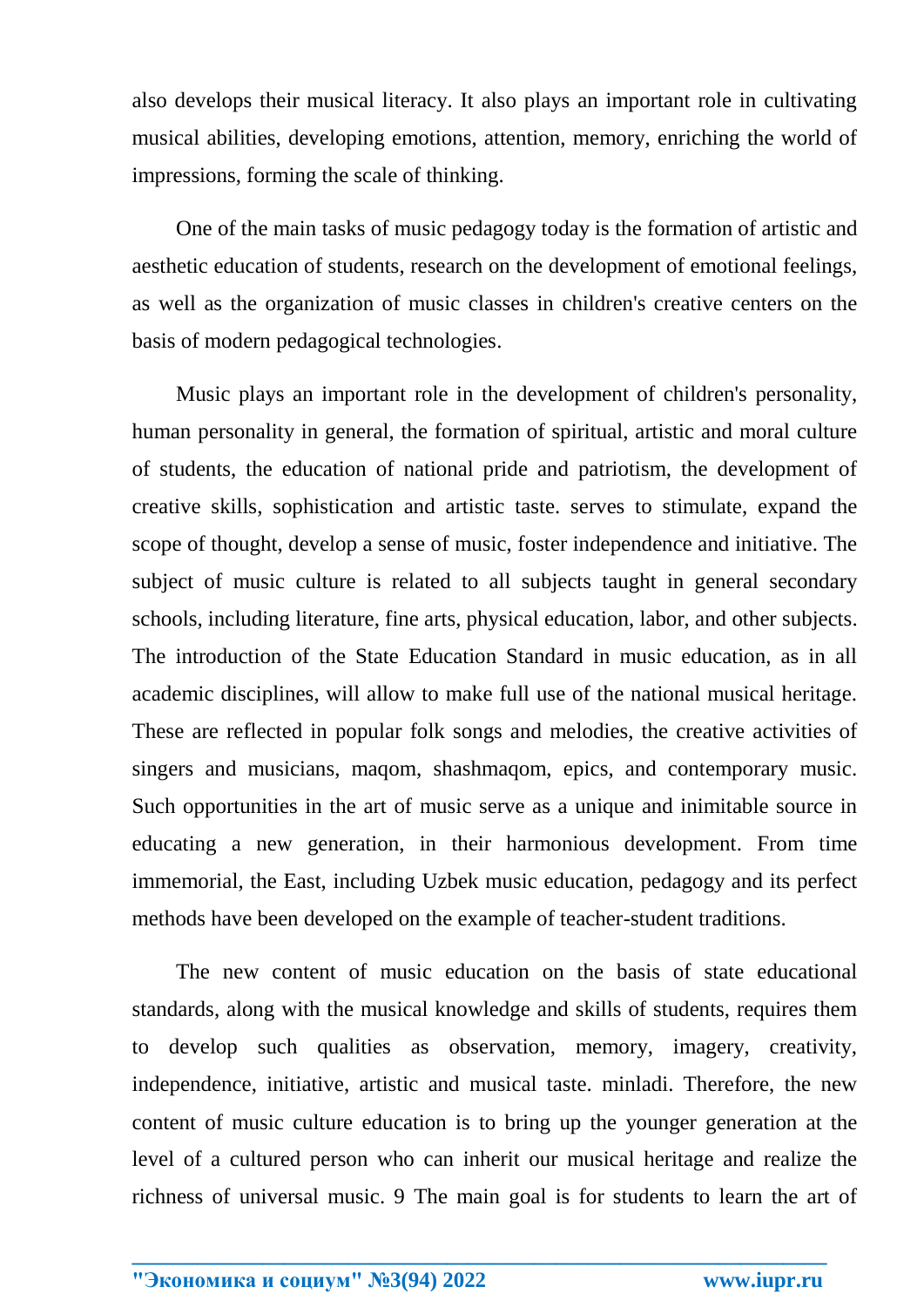music in all its nuances, to perform folk music activities, to understand the artistic taste of music, to sing individually and in groups, to dance and to develop creative skills. The main task of music education is to develop students 'musical abilities, increase their love and passion for music, create the necessary conditions for the development of students' interest in music, to meet their artistic needs. At the same time, an in-depth study of the universal musical values of the peoples of the world will ensure that the younger generation enjoys cultural masterpieces of international prestige.

Children's Creativity Centers serve as a key factor in explaining the high art of music to students in music lessons, introducing them to the content and essence of musical works, cultivating a musical taste, and developing a musical sense. In the development and formation of the initial feelings and thoughts in students, it is important to pay attention to the age and psychological-physiological characteristics of students, starting from the earliest stages of education. Therefore, in this section of our work, we have tried to highlight the learning process that needs to be done in the educational process in grades 1-7. In the first grade, the foundation of music lessons is laid. Therefore, starting from the 1st grade, the main task is to actively involve them in the lessons, to understand music, to develop musical skills and to teach music literacy. In order to perform these tasks, the teacher must love children, be well prepared for the lesson, be able to use all methods and principles correctly, be proficient in word skills, sing children's songs in a beautiful, gentle way. , should explain the content of the melodies in accordance with the children's voice. According to the psychological and physiological nature of 1st grade students, the memory is not fully developed to a certain extent, attention, the vocal apparatus is not fully formed, so the vocal cords are thin and weak. Children of this age learn about art in kindergarten through television, radio, puppet theater and cartoons. At the same time, they are active, playful and imitative. The musical works included in the repertoire should be diverse in terms of content and theme, taking into account these features. These works should express their feelings as well as everyday life and nature. Based on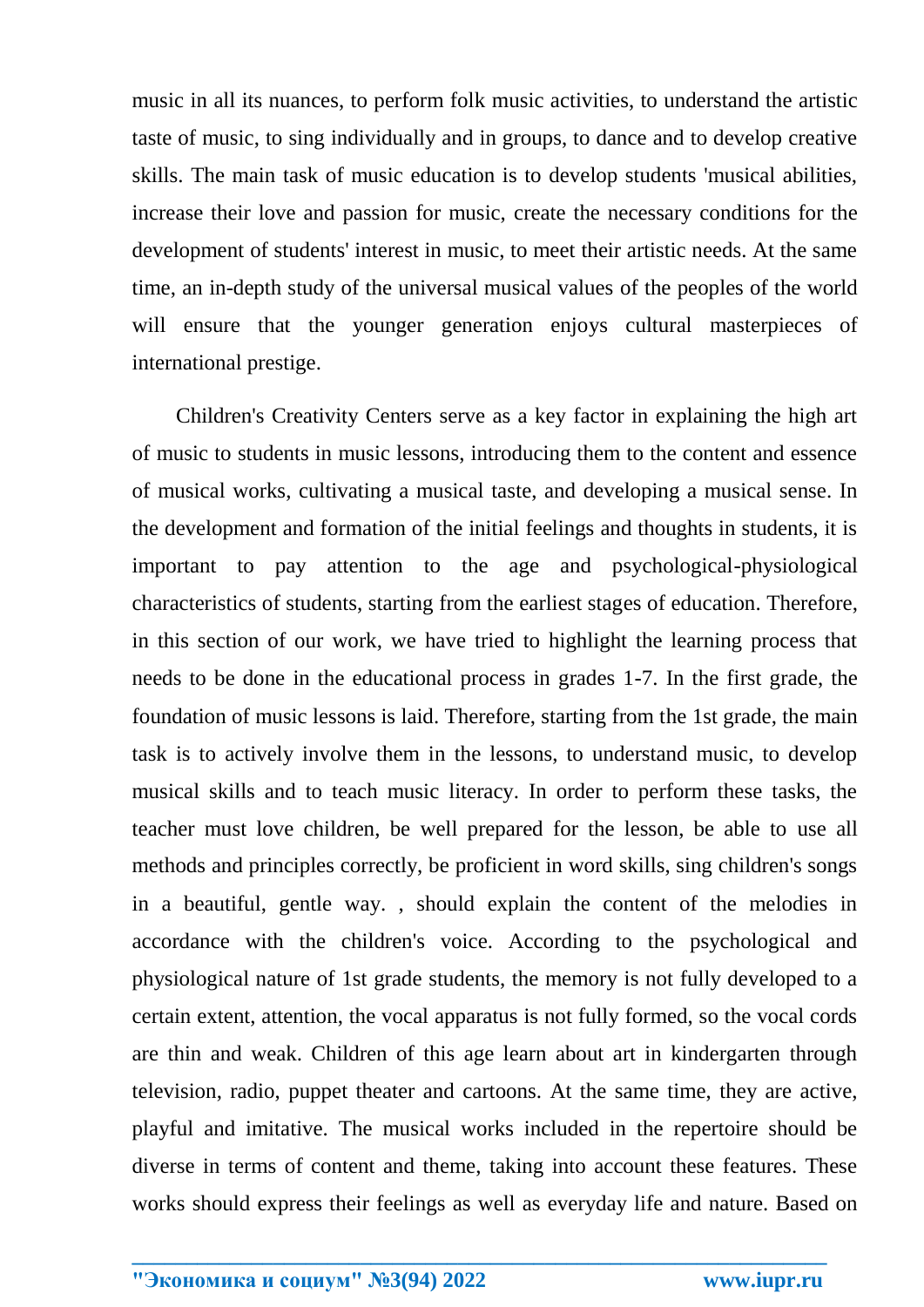the students 'life experiences, the teacher should explain that each piece of music reflects certain emotions and thoughts, that the musical works do not appear spontaneously from the first lessons, that someone is a great creative He talks about how he works and creates. To do this, he asks the questions: "Who creates the music?", "Who performs?", "Who listens?" When the character of a work is studied figuratively, children will understand it and explain its content clearly.

During the music lessons, the student perceives the realities of life through musical images. Makes an unforgettable impression on students of age-appropriate musical works, enriches their spiritual world. In primary education, music education and upbringing are integrated with fiction and fine arts. Singing is often associated with artistic expression in a variety of genres of music, including listening to national instruments, playing musical games, and dancing. Fine art is used effectively to help students visualize and comprehend artistic images. The use of artistic imagery specific to the plot of a work is also particularly effective in enriching and clarifying the perceptions that are formed in the minds of students from listening to some national musical works or from a sample of a song being sung. Each music lesson, using a variety of methods, stimulates artistic and aesthetic pleasure in students, develops their emotions, develops creative thinking and speech. In addition, musical games and dances develop children's sense of rhythm, agility and mobility, and help them grow taller.

## **REFERENCES:**

- 1. Ismailov Tohir. "MUSIQA MADANIYATI DARSLARIDA RUS KOMPOZITORLARI IJODI ORQALI O'QUVCHILARNING ESTETIK DIDINI RIVOJLANTIRISH" SCIENCE AND EDUCATION IN VOLUME #2 ISSUE #4, APRIL 2021;
- 2. SHaripova G.. Musiqa va uni o'qitish metodikasi (metodik qo'llanma). Toshkent - 2006.
- 3. Ismailov Tohir "CHARACTERISTICS OF KHOREZM DOSTON ART" "Экономика и социум" №3(82) 2021